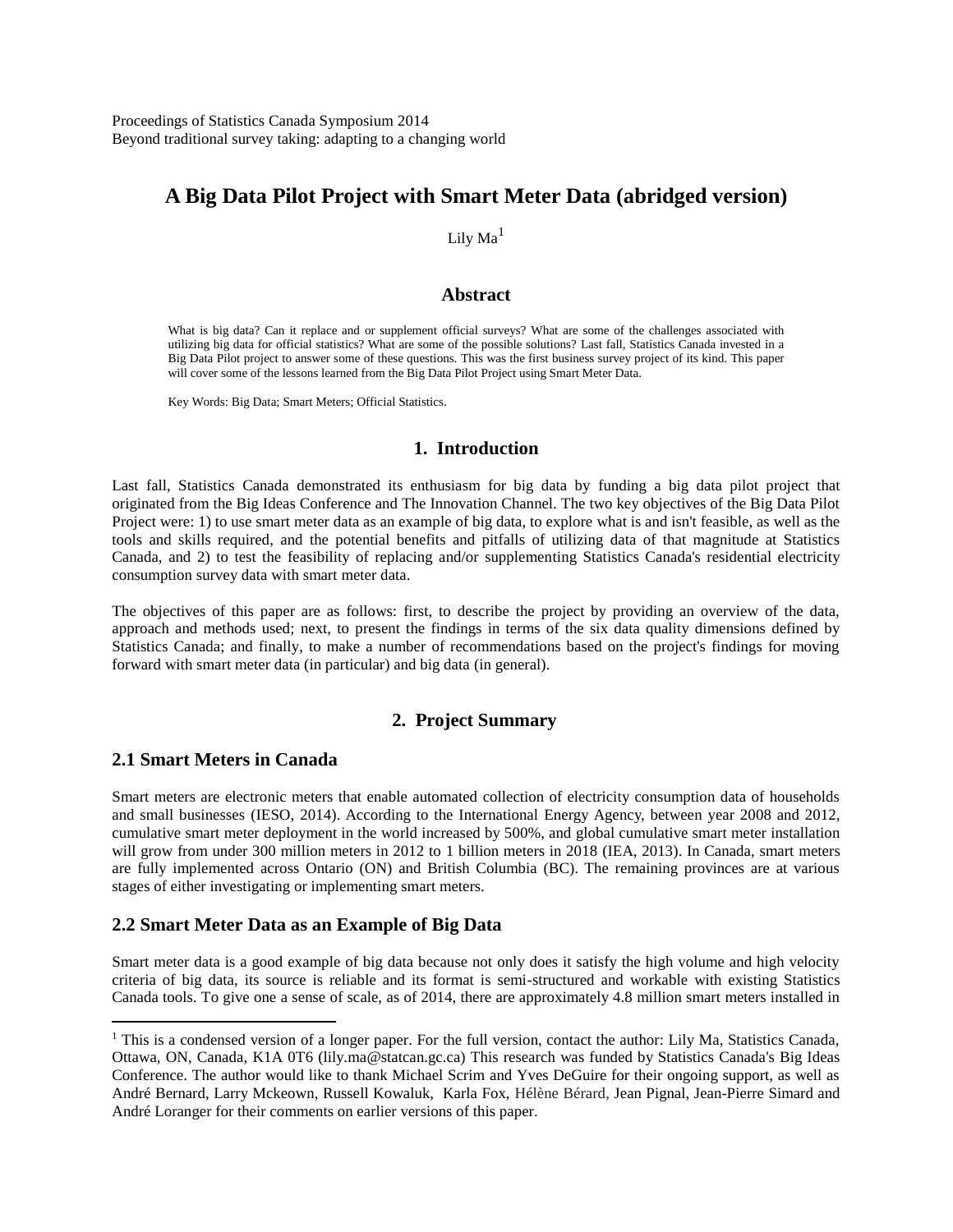ON, collecting data from almost every household and small business at a rate of over 3.456 billion data points per month (IESO, 2013).

## **2.3 Smart Meter Data and Statistics Canada Surveys**

There are currently several surveys and statistical programs at Statistics Canada that either collect or utilize residential electricity consumption data or data related to residential electricity consumption; they include the Electricity Disposition - Quarterly Sector Survey, Electricity Supply and Disposition Annual Survey, Households and the Environment, Survey of Household Spending, Quarterly Household Final Consumption Expenditure, Detailed Household Final Consumption Expenditure, Consumer Price Index, Purchasing Power Parities, Inter-city Indexes of Price Differentials, Census and System of National Accounts programs. Each of these surveys and programs could potentially benefit from smart meter data, and each represents an opportunity to be explored.

The potential of smart meter data is that in the future, instead of surveying individual utilities and households, we could collect the data directly from the smart meter entity (once we have permission). This would reduce response burden, enhance the efficiency of data collection and potentially improve the accuracy, timeliness, coherence and relevance of the data.

## **2.4 Obtaining Datasets**

Currently, only local distribution companies (LDCs) and their authorized agents have the ability to transmit or request information from the Meter Data Management and Repository system, which processes and stores smart meter data for a geographic location. Thus, in order to obtain smart meter data, we first needed to obtain data sharing agreements with LDCs.

After initiating contact and subsequently meeting with the Smart Meter Entity and two LDCs, two tailored data sharing agreements were reached after several months of negotiations. To maintain the anonymity of the two companies, they shall be referred to as LDC A and LDC B.

In early 2014, we received over 200 GB of smart meter data from the two LDCs. We were informed that the datasets were representative samples of their residential and small business customer base.<sup>2</sup> Each dataset is an unbalanced panel containing anonymous, randomly selected,<sup>3</sup> time-stamped, hourly consumption data in kWh at the household level between the years 2007 and 2013.

To further explore the analytical potential of smart meter data, we also obtained hourly weather data from Environment Canada's weather stations (Gov't of Canada, 2014), as well as hourly Time-Of-Use price data from the provincial Energy Board (Ontario Energy Board, 2014). All of these data were matched to the geographic locations and time spans of the smart meter data obtained.

## **2.5 Data Transfer**

Since the size of the data files obtained exceeded Statistics Canada's current electronic file transfer (EFT) system limits, they were transported via encrypted hard drives following RCMP-approved sensitive data transportation procedures.

## **2.6 Data Storage**

Once at Statistics Canada, the data files were uploaded to the SAS Test Grid via Secure Shell and Secure File Transfer Protocol (SSH/SFTP). 1.2 TB of server space was obtained from Shared Services Canada and utilized after other datasets were merged and backed up.

 $\overline{a}$ 

<sup>&</sup>lt;sup>2</sup> Customers below 50 kW per month of demand.

<sup>&</sup>lt;sup>3</sup> As defined by each LDC.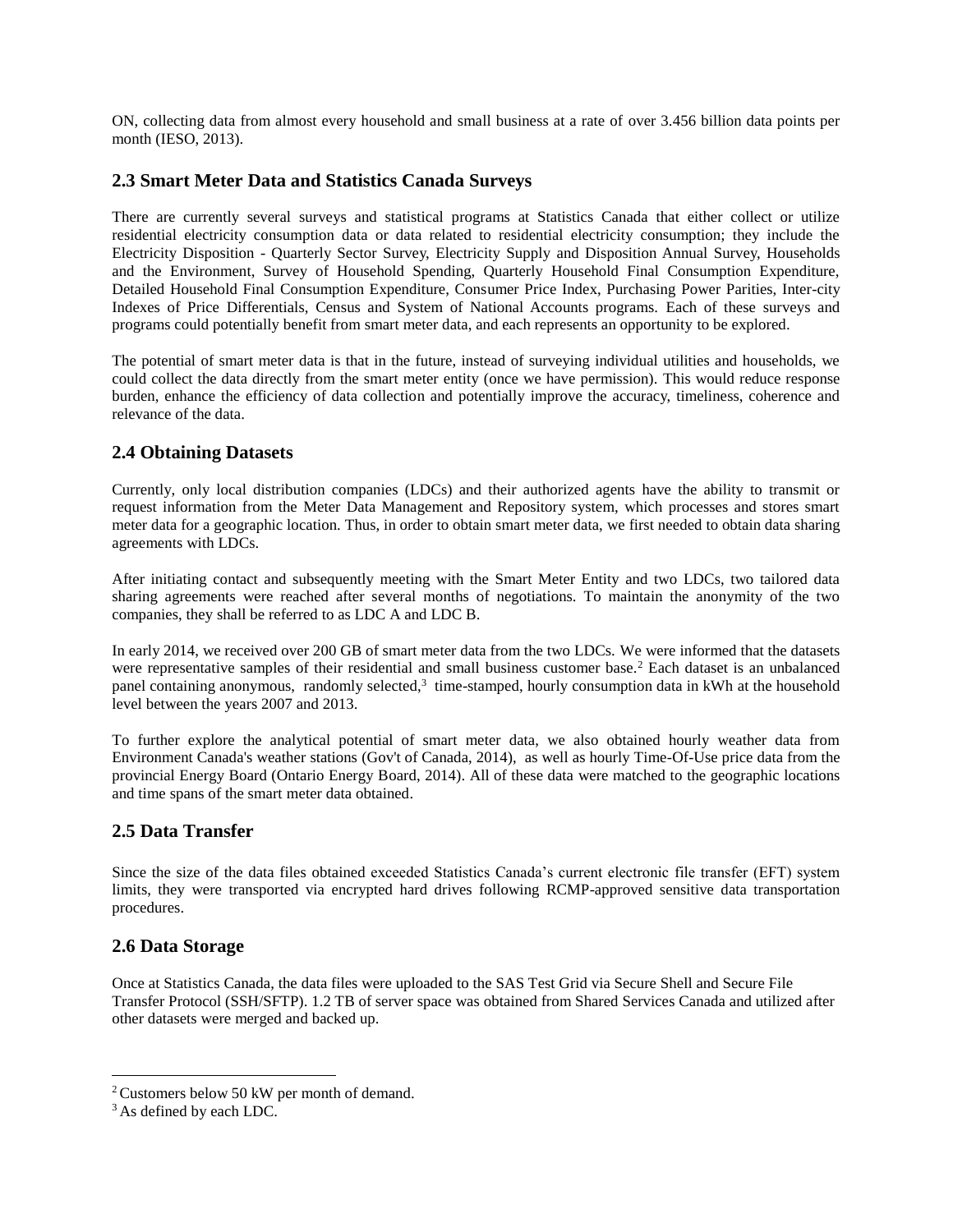## **2.7 Variables of Comparison**

Given the study's budget and time constraints, we focused on comparing the smart meter data sample with data from the Electricity Disposition - Quarterly Sector (QERS) Survey, as it offered the most direct comparison of concepts (i.e., consumption) and frequency (i.e., quarterly). In addition, to further explore the potential analytical applications of smart meter data, we linked hourly electricity consumption data with hourly price data and hourly weather data. Our data and variables of comparison are as listed in Table 2.7-1.

| Datasets and variables of comparison. |                                                               |                      |
|---------------------------------------|---------------------------------------------------------------|----------------------|
| Data                                  | Variables                                                     | Source               |
| <b>QERS</b> Survey                    | Electricity delivered to residential customers (mWh)          | Utilities $A \& B$   |
| <b>Smart Meter</b>                    | Anonymous Customer ID, Hourly Electricity Consumption (kWh),  | Utilities $A \& B$   |
| Sample                                | TimeStamp (DDMMYY:HH:MM:SS)                                   |                      |
| Weather                               | Temperature (C), TimeStamp (DD/MM/YYYY/HH:MM)                 | Environment Canada   |
| Time-of-Use                           | Low-, Mid- and High-Peak Price $(\phi)$                       | Provincial Energy    |
| Price                                 |                                                               | <b>Board</b>         |
| <b>Created Variables</b>              | Year (YYYY), Month (MM), Date (DD), Time (HH), Off (0,1), Mid | Created according to |
|                                       | $(0,1)$ , On $(0,1)$ , Weekend $(0, 1)$ , Holiday $(0, 1)$    | the local calendar   |

#### **Table 2.7-1 Datasets and variables of comparison.**

## **2.8 Period of Comparison**

After the data were converted and loaded, frequencies were run on the number of smart meter readings by quarter. For LDC A, frequencies stabilized with an average quarterly difference of less than 1% point after the fourth quarter (Q4) of 2011. For LDC B, frequencies stabilized with an average quarterly difference of around 1% point between the first (Q1) and second quarter (Q2) of 2009. Thus, the reference periods used for the comparisons in this study begins with 2011 Q4 for LDC A and 2009 Q1 for LDC B.

## **2.9 Data Processing**

Using these timeframes, we ran descriptive statistics at the household level to identify data issues such as duplicates, missing data, and significant outliers. Often, the significant outliers were just miscategorized data. After we examined the cause(s), similar outliers, as well as duplicates and missing data, were automatically detected and deleted via algorithms with SAS programs.

After the data were cleaned, hourly weather data and hourly price data were matched to hourly smart meter data by time of consumption. Descriptive statistics and graphs were then run on various sets of data to identify their relationships.

Finally, we aggregated hourly electricity consumption on a quarterly basis to match the quarterly electricity delivered to residential consumers data from the QERS survey, and conducted trend analysis and period-to-period change comparisons between the two datasets.

All of the data processing described above was completed via parallel processing on the SAS Test Grid at Statistics Canada. Grid computing can be thought of as a parallel processing architecture in which computer resources are shared across a network, enabling one or multiple users to fully utilize processors distributed on multiple machines, as well as fully utilize multiple processors on a single machine.<sup>4</sup> The SAS Test Grid is composed of 6 nodes, each node composed of 16 cores, with a total of 96 cores. <sup>5</sup> To give a sense of scale, a standard desktop computer has 2 cores. For our project, a program that would typically take hours to complete sequentially on a workstation, took less than 15 minutes via parallel processing on the SAS Test Grid.

 $\overline{a}$ 

<sup>4</sup> Consultation with Deguire, Yves, Nov 1, 2013.

<sup>5</sup> Consultation with SED team, April 1, 2014.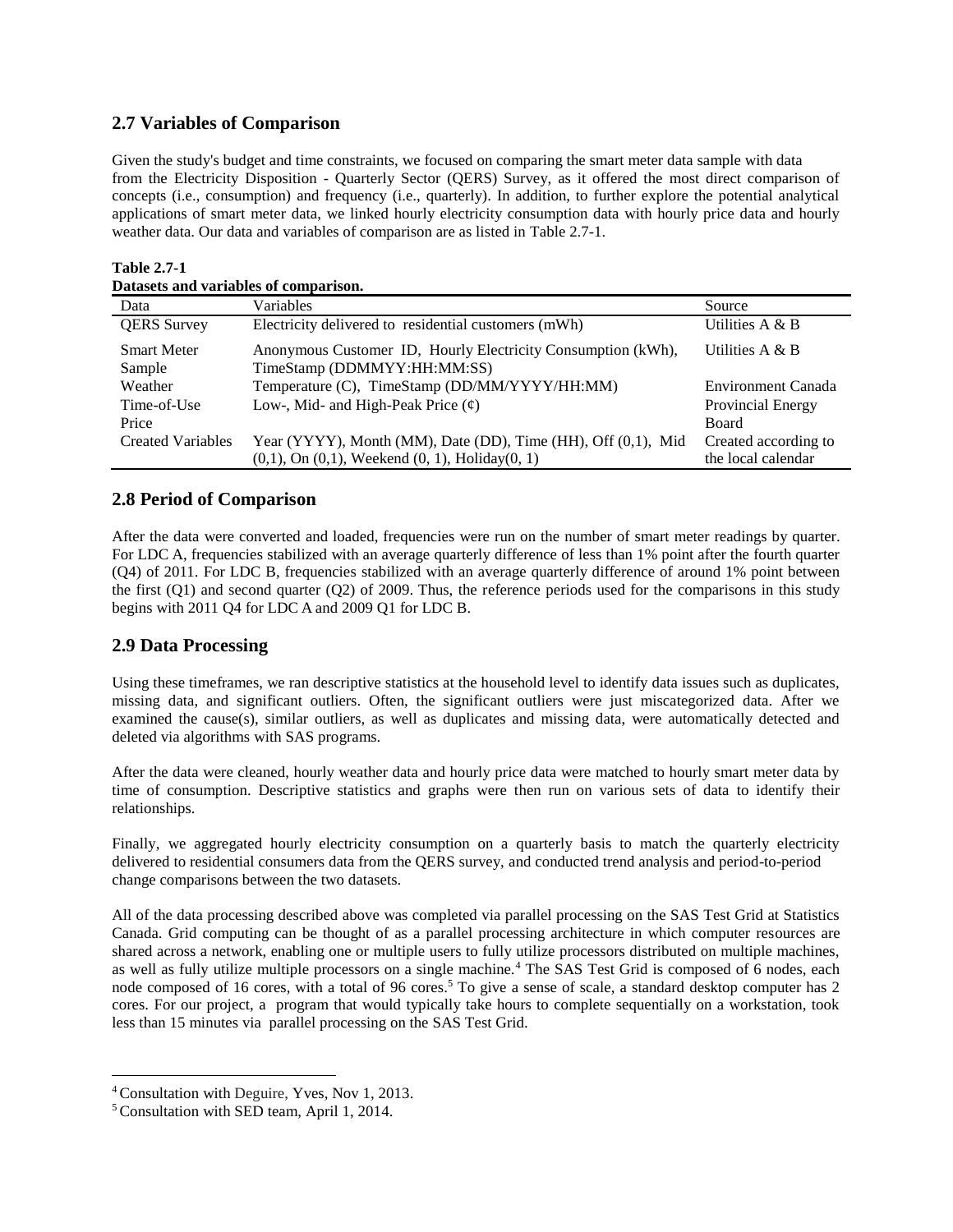#### **2.10 Dimensions of Comparison**

The quality of the smart meter data was assessed in comparison with QERS survey data using Statistics Canada's six dimensions of quality: Accuracy, Relevance, Timeliness, Coherence, Interpretability, and Accessibility (Statistics Canada, 2014).

### **3. Project Findings**

## **3.1 Quality Dimension 1: Accuracy**

The *accuracy* of statistical information is the degree to which it correctly describes the phenomena it was designed to measure.

Since survey respondents with smart meters installed would base their survey responses on aggregated smart meter data, one can conclude *a priori* that smart meter data is at least as accurate, if not more accurate, than survey data. Smart meter data, if we were able to obtain all of it, would be free of respondent errors (e.g., reporting inaccurate numbers), non-response bias, data processing errors (e.g., data entry errors), and imputation errors. While there is the possibility of mechanical errors, whatever errors that could occur as a result of smart meters would also show up in the survey data since smart meters are what survey respondents rely on to obtain data to respond to surveys. In addition, it is in each utility's best interest to have accurate meter readings and all have regulated checks in place to keep such errors at a minimum. On the other hand, if it is the case that we could only obtain samples of smart meter data, a potential source of error would stem from the samples being non-representative. A possible solution would be to obtain the cooperation of utilities to ensure that the samples are representative (e.g., establish rules for data selection).

*A posteriori,* we conducted trend analysis and compared period-to-period changes between our smart meter sample data and the QERS survey data. We chose the QERS survey because it offered the most direct comparison in terms of concepts and frequency. While the totals from the samples are not directly comparable to the survey data, since the survey covers more households than the sample, because the sample is representative,<sup>6</sup> we were able to aggregated hourly electricity consumption for each quarter to match total electricity delivered to residential consumers' data from the survey. An alternative approach would be to do comparisons in per-household terms, but the survey doesn't contain household-level data or the number of households. Another possibility would be to scale up the smart meter based aggregate by the fraction of households sampled, but as yet we have only rough information about that, and we did not want to make assumptions about it. Therefore, we present the comparisons between the two datasets in terms of quarterly growth rates (see Figure 3.1-1).

#### **Figure 3.1-1**





When we compared the two datasets, what we found was that the period-to-period change trends generally match well, both in terms of direction and amplitude. The points where they did not match as well were when the survey data were imputed. Once we excluded the imputed survey data, the correlation between the two data sources improved, suggesting some inaccuracies caused by the current imputation method.

<sup>6</sup> As defined by the LDCs.

 $\overline{a}$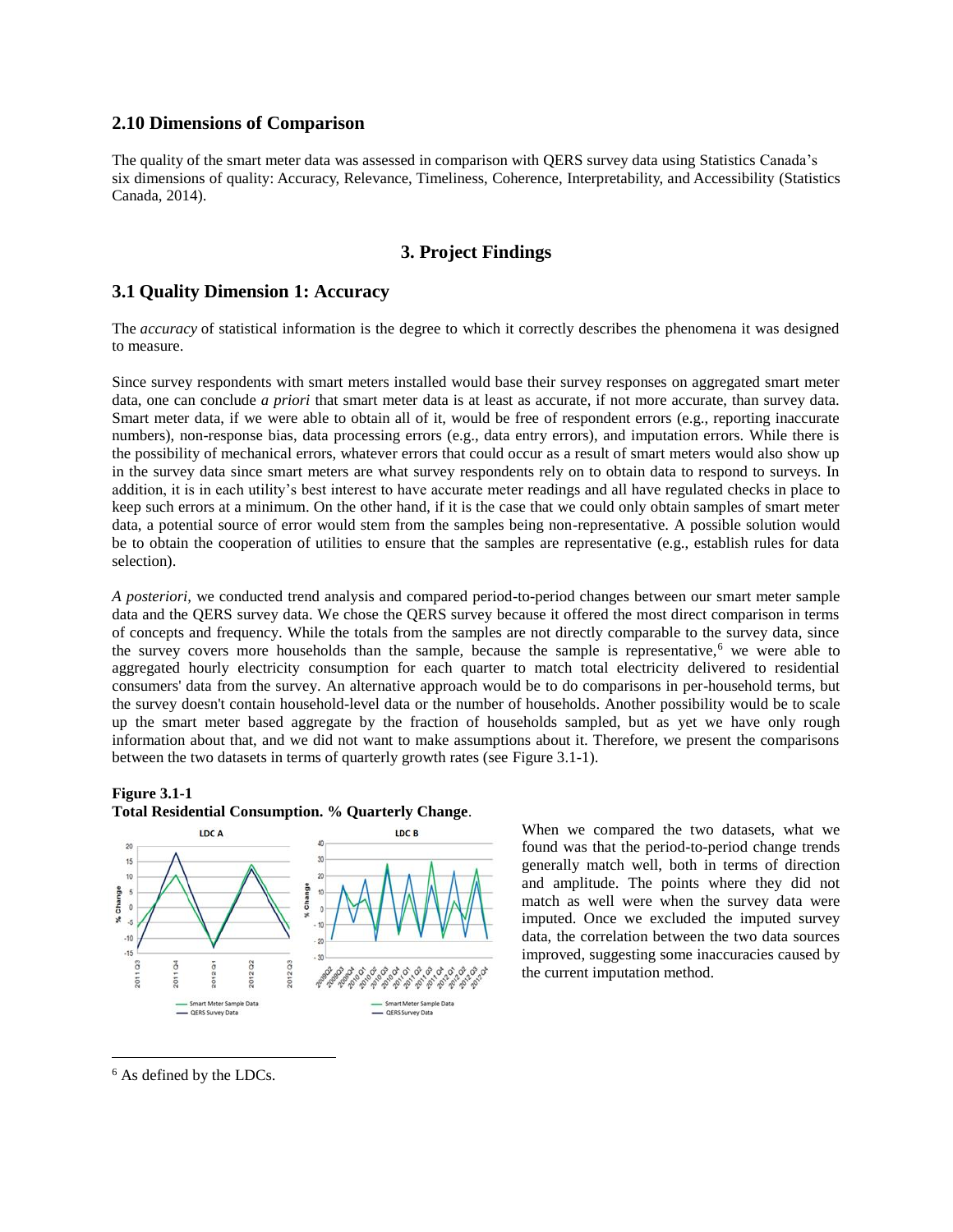## **3.2 Quality Dimension 2: Relevance**

*Relevance* reflects the degree to which a measure meets clients' need by shedding light on the issues that are important to them.

Because smart meter data is more granular and frequent than QERS survey data, it is able to reproduce all of the information that the survey can provide, and thus, any client need that can be met by the survey can be met by smart meter data. In addition, granular data is able to reveal high-frequency volatility in electricity consumption that the quarterly aggregates cannot (see Figure 3.2-1).

#### **Figure 3.2-1**





Moreover, the more disaggregated smart meter data can broaden client uses. For example, smart meter data can help us identify the relationship between weather and electricity consumption by households (see Figure 3.2-2).

# **Figure 3.2-2 Weather Effects**<br>LDC B (2007-2013 Pooled Data)



This V shaped pattern in Figure 3.2-2 was found by linking hourly weather data with hourly consumption data, and it shows the extent to which most of the increases in energy consumption come from heating and cooling. This pattern is consistent with existing literature. Detailed information describing relationships between weather and electricity consumption could have policy implications, for example, on residential consumption behavior and social benchmarking.

Smart meter data can also help us identify the price elasticity of electricity demand. For example, Figure 3.2-3 illustrates that as price increases, hourly electricity consumption appears to decrease, suggesting that the Time-Of-Use pricing structure aimed at reducing consumption at peak hours may be working. This is a topic that could be further explored and would be of interest to policy makers as well as consumers.

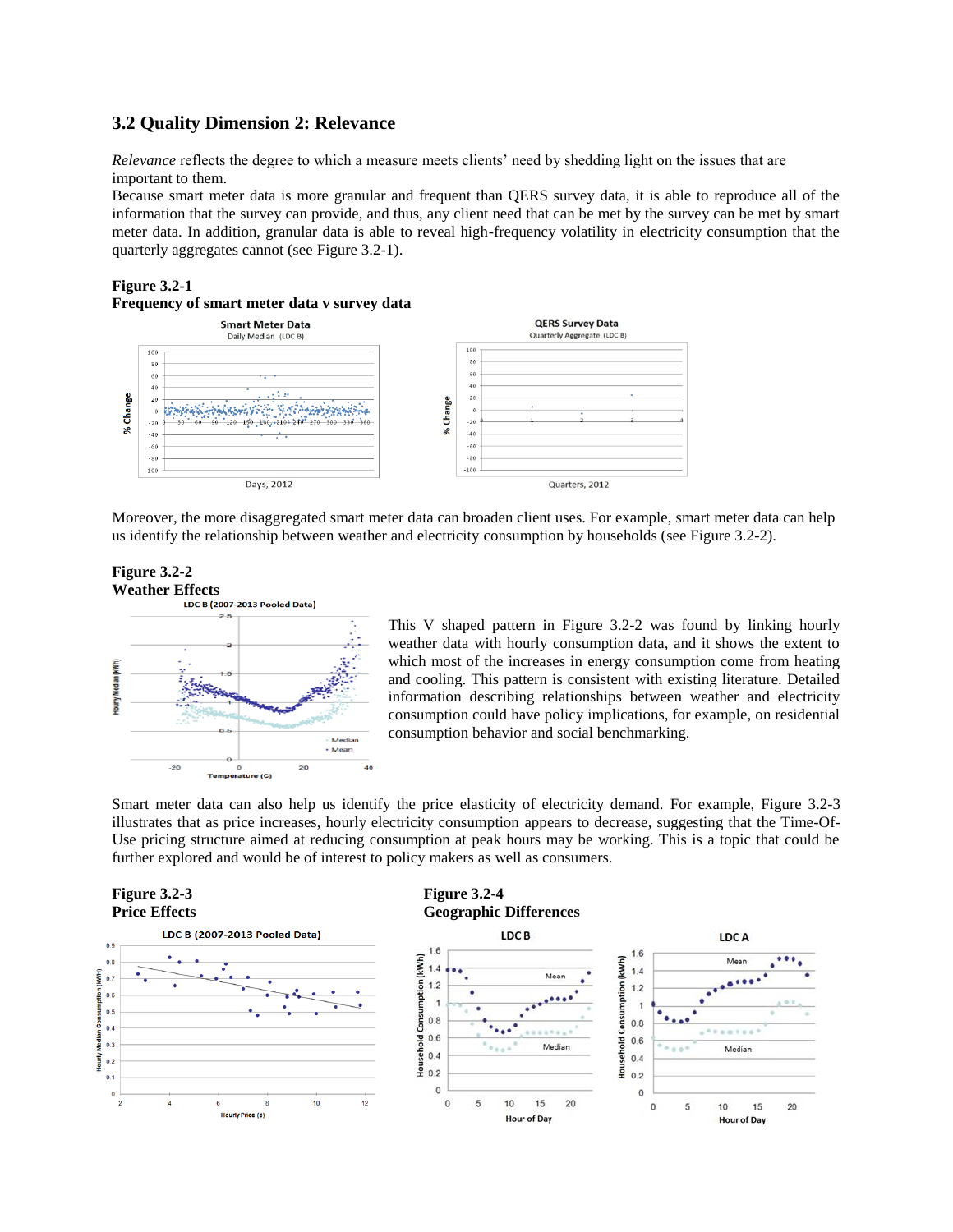In this other example (see Figure 3.2-4), smart meter data could help us to identify geographic differences in consumption patterns. With only two utilities from the same province, we were able to discern differences in consumption patterns across geographic locations. This indicates that aggregate results could potentially hide significant regional differences that smart meter data could highlight, which would be of interest to regional regulators and other data users.

Finally, more granular smart meter data also offers us the opportunity, for example, to run cluster analysis or neural networks. The possibilities are vast.

## **3.3 Quality Dimension 3: Timeliness**

*Timeliness* is defined as the delay between the reference period and the date on which information becomes available to users.

Since smart meter data are produced on an hourly basis, it offers a greater range of possible reference periods than existing survey data. However, like survey data, smart meter data is only as timely as the rate at which the data can be obtained, processed and disseminated. As discussed previously, obtaining smart meter data depends on factors like obtaining LDC permissions and having access to the right tools. Given the Smart Meter Entity and LDCs' dayto-day operation priorities, smart meter data cannot be extracted on demand for third party use. Moreover, even if they did give us permission to obtain the data we needed when we needed it, we would need to have the tools in place to transfer and process the data.

## **3.4 Quality Dimension 4: Interpretability**

*Interpretability* reflects the availability of metadata and supplementary information necessary to interpret and utilize data appropriately.

While the metadata we received (e.g., data labels & descriptions) were accurate and sufficient, the availability of the supplementary information (e.g., sample size, sampling methods) depends on obtaining LDC cooperation.

## **3.5 Quality Dimension 5: Coherence**

*Coherence* reflects the degree to which data can be brought together with other sources within a broad analytic framework and over time.

As we have demonstrated previously, the granular, malleable, frequent and transparent nature of smart meter data enable it to be linked with other data sources and fit into other frameworks with great ease. If in the future, we are able to obtain additional data like postal codes with smart meter data, then that information could be used to update survey frames. For example, if there are *X* number of smart meters in location *Y*, one could safely assume that there are at least *X* number of households in location *Y*. This information could benefit our census, for example.

## **3.6 Quality Dimension 6: Accessibility**

*Accessibility* is defined as the ease with which clients can obtain and use pertinent data from a statistical agency.

We do not anticipate any significant differences between the accessibility of smart meter data and other sources of micro-level confidential data here at Statistics Canada, as they are all protected under the Statistics Act.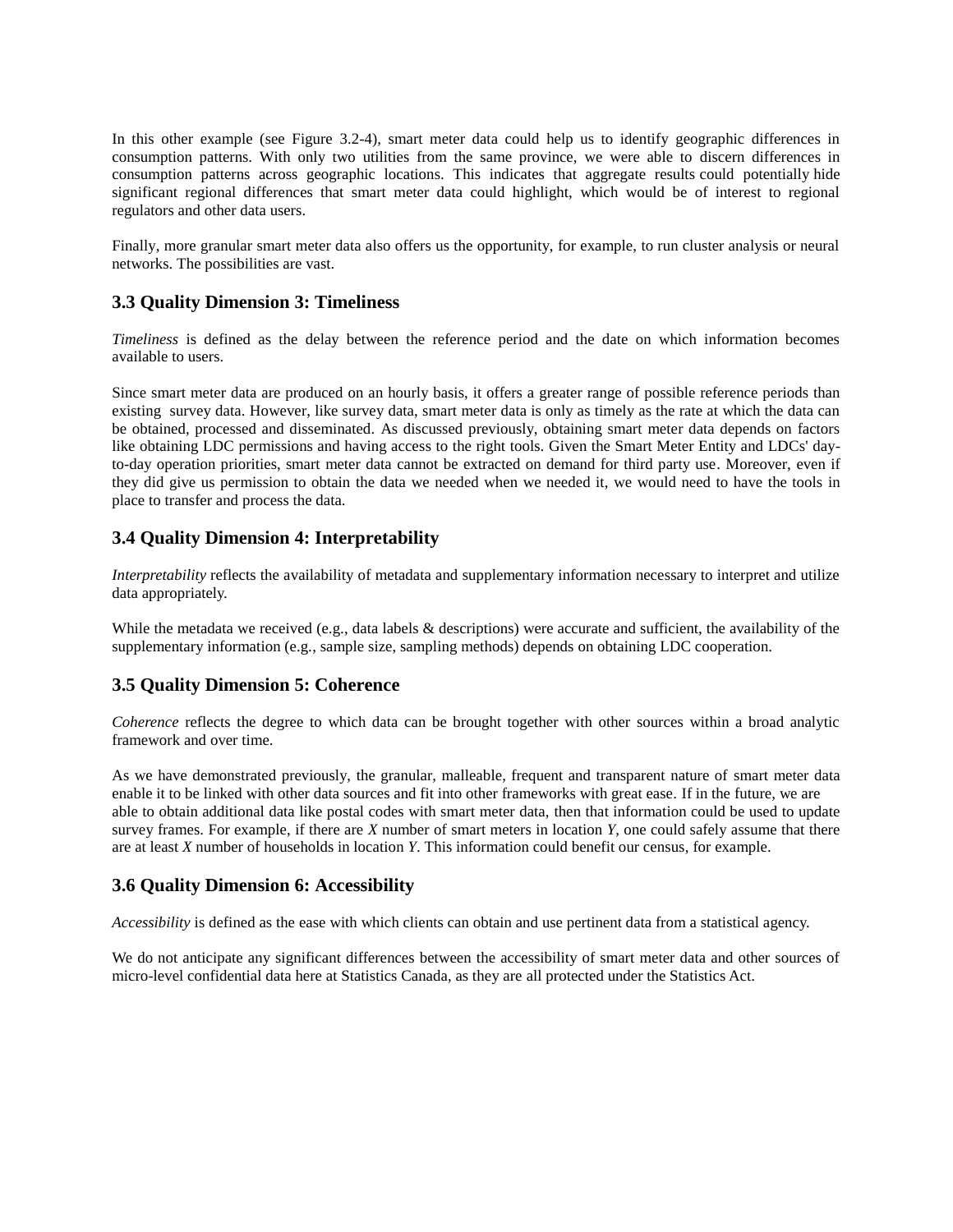### **4. Recommendations**

### **4.1 Smart Meter Data**

Given that Canada is still in the early stages of implementing smart meters, to move forward with this initiative at Statistics Canada, relationships with utilities, smart meter entities and governing energy boards and SSC should be further cultivated to identify feasible and sustainable options in the long run. For instance, Information Technology teams from both sides could examine ways to expedite data transfer solutions. Public concerns about privacy should be addressed. Additionally, data usability studies with other surveys and programs should also be explored to maximize the potential benefits.

## **4.2 Big Data Acquisition**

With the exception of analytical competitors<sup>7</sup> (e.g., Google, Opower), many big data sources are the by-product of organizations' machine-generated processes (e.g., business transactions, sensor readings, event logs), and thus depending on the analytical capacity and the business priorities of the organization, their capacity and willingness to extract data for outside use may vary. For example, while some organizations are capable of collecting, storing, cleaning, analyzing and extracting data with ease, others may be restricted in their capacity to manipulate data due to tight business schedules and availability of resources required to extract data for outside use. Some organizations may be hesitant to provide their proprietary data or data analysis services to Statistics Canada without compensation, while others may have strategic reasons for wanting to keep their proprietary data private. Thus, the time and effort that it takes for organizations to provide data to external parties should be addressed.

Ultimately, it is up to the organization to provide the data, and there must be incentives for organizations to provide their data to Statistics Canada. One possible approach for facilitating data acquisition is to emphasize to our partner organizations that they can benefit Canadians by providing their data. Another approach would be to emphasize that the Statistics Act strictly prohibits the public revelation of confidential information and enforces this prohibition with penalties up to and including imprisonment. These measures would protect the confidentiality of smart meter data just as they already protect the confidentiality of other sensitive information, e.g., census data. Additionally, analytical feedback could be offered as a form of compensation to the data providers. In any event, Statistics Canada will have to form partnerships with key stakeholders and create data sharing agreements tailored to specific data providers.

## **4.3 Data Transfer**

 $\overline{a}$ 

While transporting data via encrypted hard drives and RCMP-approved procedures met our needs for this project, it is not the most efficient method of transporting sensitive data in the long run. Since Shared Services Canada (SSC), a new organization created to centralize federal IT infrastructure, must support any change to Statistics Canada's data storage and data processing capacity to accommodate big data, possible solutions include partnering up with SSC to investigate ways to increase capacity of current EFT service and/or to make the RCMP-approved procedures more accessible and expedient.

 $<sup>7</sup>$  Analytics is defined as the extensive use of data, statistical and quantitative analysis, explanatory and predictive</sup> models to drive decision and actions and an analytical competitor is defined as an organization whose competitive advantage is their analytical capabilities. Davenport,T. H., & Harris, J. G. (2007). p. 7.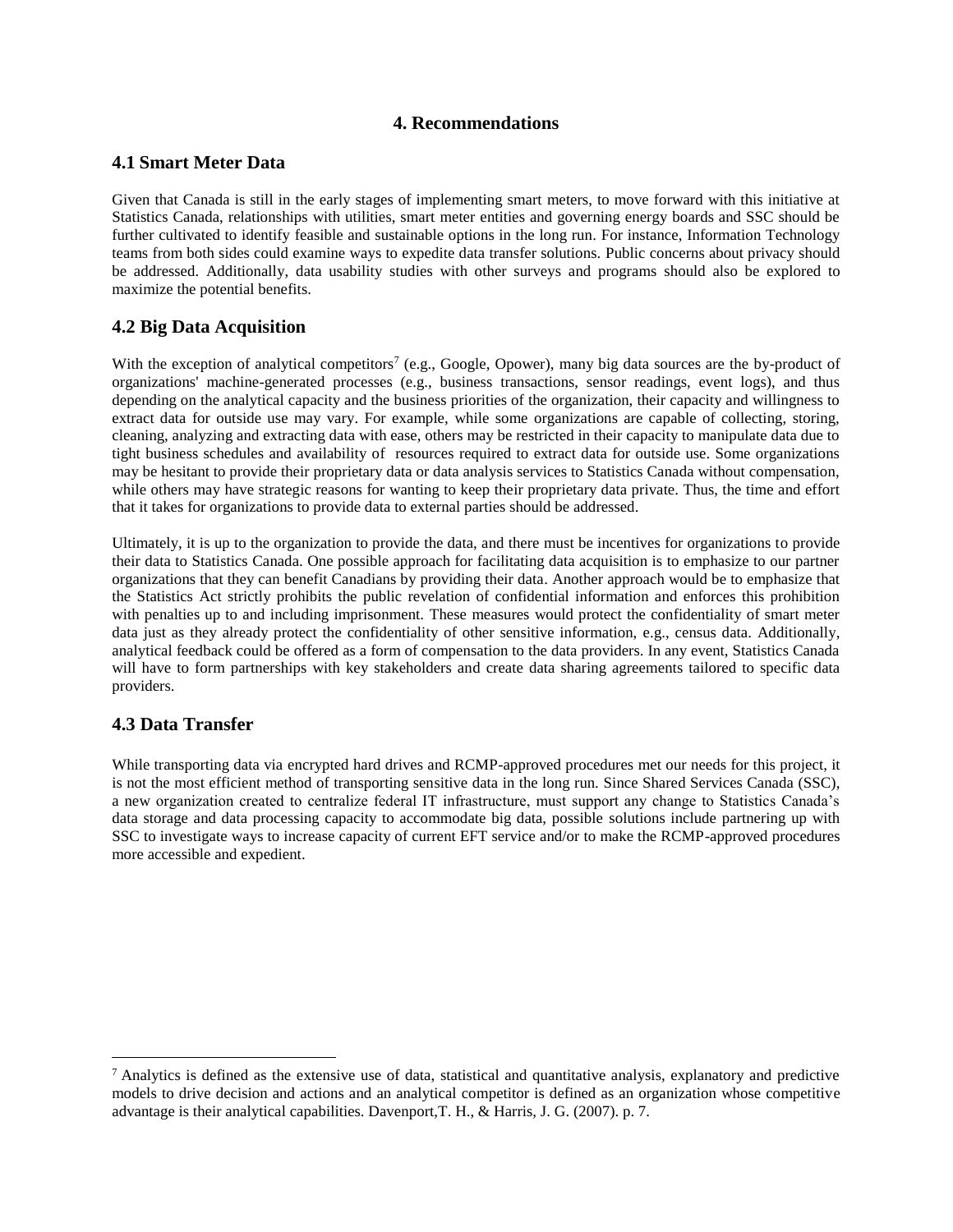#### **4.4 Data Storage and Processing**

We recommend that Statistics Canada partner with SSC to explore the possibility of scaling up and scaling out the grid (which would give a greater number of users access to greater processing power), and explore the possibility of leveraging Hadoop's distributed storage and processing architecture, and how some of the other tools available (e.g., RHadoop) can be leveraged for more complex techniques.**<sup>8</sup>**

### **4.5 Data Visualization**

 $\overline{a}$ 

All of our data visualization was performed on summary statistics. We recommend that Statistics Canada investigate the possibility of implementing big data visual analytic tools.

### **5. Further Considerations**

Obtaining the cooperation and partnership of external parties will be a key issue for official statistical agencies in moving forward with big data. Statistics Canada will need to address how it will elicit the cooperation of external organizations as well as how to proceed if cooperation (e.g., reaching a data sharing agreement) is not obtained. Additionally, some companies spend millions on their analytical infrastructure, and it may be more cost-effective and efficient for official statistical agencies to conduct data analysis on their system instead of duplicating datasets and systems.

If Statistics Canada is to pursue big data further, public perceptions of privacy will need to be addressed. For example, Statistics Canada can emphasize to the public that it has a long history of working with external data sources and that there is a robust system in place to protect confidential data. In cases in which big data sources are used to replace existing surveys, Statistics Canada can emphasize that the information was already being collected and big data methods simply increase accuracy and reduce response burden.

#### **References**

- BC Hydro (2014), *Meter Choices,* available at: https://www.bchydro.com/energy-in-bc/projects/smart\_metering\_ infrastructure\_program/smart\_meter\_installation/installation\_preparation/meter-choice.html (accessed June 1, 2014).
- Davenport, T. H., & Harris, J. G. (2007), *Competing on analytics: The new science of winning.* Boston, MA: Havard Business School.
- EMC<sup>2</sup>(2014), *Digital Universe*, available at: http://www.emc.com/leadership/programs/digital-universe.htm (accessed June 1, 2014).
- Federation Of Canadian Municipalities (2013), *Wind Farm and Smart Grid Pilot Program*, available at: http://www.fcm.ca/home/awards/fcm-sustainable-communities-awards/2013-winners/2013-energy-projectsco-winner-2.htm (accessed June 1, 2014).
- Fortis Alberta (2012), *Our Meters,* available at: http://www.fortisalberta.com/residential/customerservice/ meters/Pages/FortisAlberta-Meters.aspx (accessed June 1, 2014).
- Government of Canada (2014), *Historical Climate Data,* available at: http://climate.weather.gc.ca/ (accessed February 1, 2014).
- Hydro Quebec (2014), *Project,* available at: http://meters.hydroquebec.com/questions-answers/project/meterreplacement-hydro-quebec (accessed June 1, 2014).
- IDC (2011), *Top 10 Predictions*, available at: http://cdn.idc.com/research/Predictions12/Main/downloads/ IDCTOP10Predictions2012.pdf (accessed June 1, 2014).
- IESO (2014), *How Your Smart Meter Works*, available at: https://www.ieso.ca/imoweb/siteshared/smart\_meter\_information.asp?sid=ic (accessed June 1, 2014).

<sup>8</sup> Hadoop is an open source framework for distributed storage and processing of large sets of data on commodity hardware.